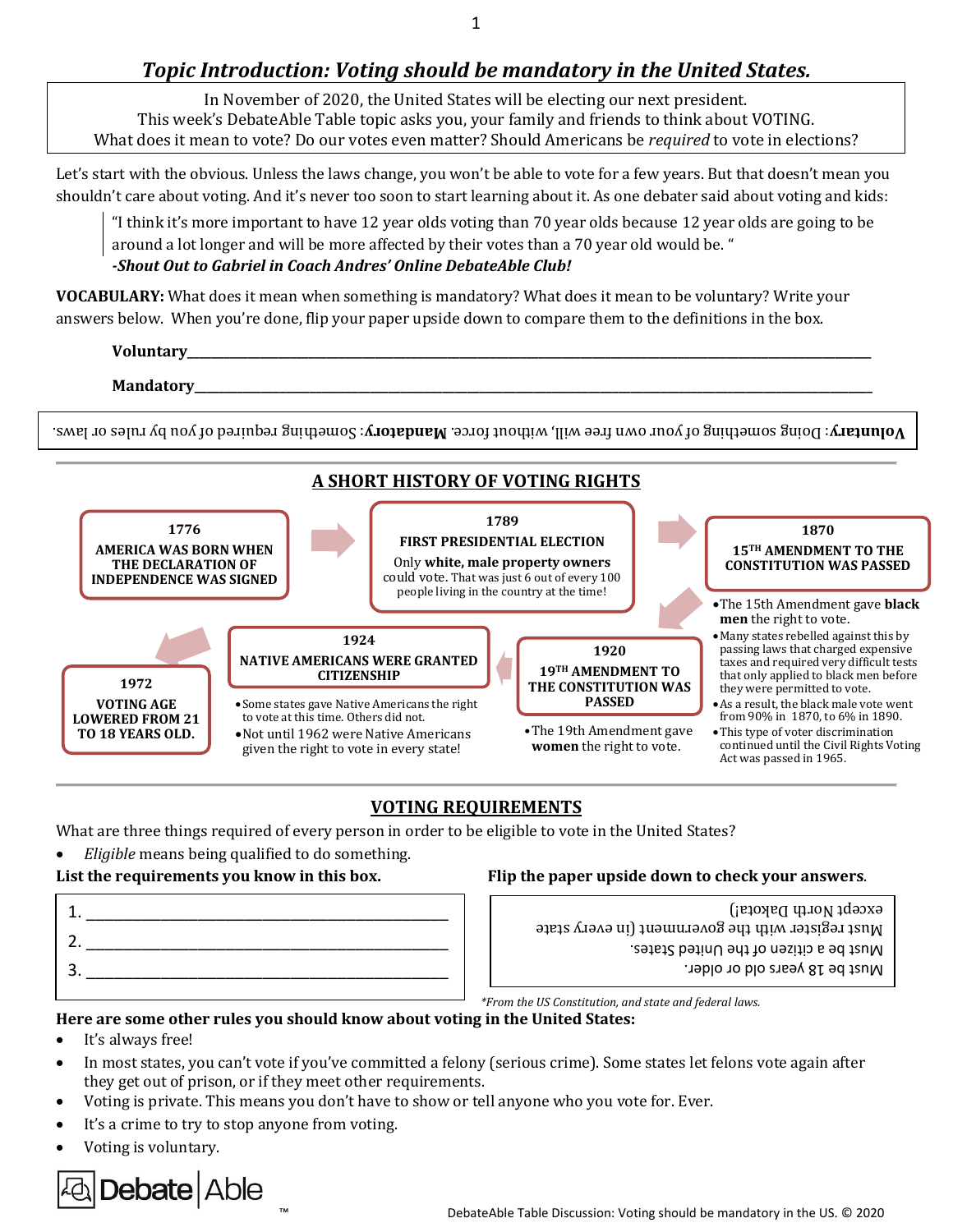# **TO VOTE OR NOT TO VOTE?**

#### **STOP! Before you go any further:**

- Take a moment to *notice* your opinion about whether voting should be mandatory. Ask someone else THEIR opinion.
- Write both opinions on the back of this paper. Check back after you finish the activity to see if either one changes.

#### **DID YOU KNOW ANY OF THESE VOTING FACTS?** If yes, check the box!

□ Presidential elections take place every four years. The last election was in \_\_\_\_\_\_\_\_\_\_\_\_\_\_\_ *(fill in blank)*.

 $\Box$  Midterm elections take place two years after every presidential election.

 $\square$  In addition to the president, we also elect the people who make our laws and lead us in other ways, like senators, representatives, governors, judges, and more.

□ Only around **55% of all** *eligible* **voters voted in presidential elections** during the last 50 years.\*

□ Around **40% of all** *eligible* **voters voted in midterm elections** during the last 50 years. \* \*fairvote.org "Voter Turnout" (2018)

#### **THE TOP REASONS PEOPLE GIVE FOR NOT VOTING, IN ORDER:**

- 1. "I don't like politics."
- 2. "Voting has little to do with the way decisions are made."
- 3. "I don't like any of the candidates."
- 4. "My one vote isn't going to affect how things turn out."
- 5. "I don't see a difference between the candidates."
- 6. "I'm not interested in what's happening in the government."
- 7. "I'm not informed enough to make a decision"

Pewtrusts.org. "Why Are Millions of Citizens Not Registered to Vote?" (2017)

**Circle the reason** from the list above that *you* think is the best excuse for not voting.

**Why?** \_\_\_\_\_\_\_\_\_\_\_\_\_\_\_\_\_\_\_\_\_\_\_\_\_\_\_\_\_\_\_\_\_\_\_\_\_\_\_\_\_\_\_\_\_\_\_\_\_\_\_\_\_\_\_\_\_\_\_\_\_\_\_\_\_\_\_\_\_\_\_\_\_\_\_\_\_\_\_\_\_\_\_\_\_\_\_\_\_\_\_\_\_\_\_\_\_\_\_\_\_\_\_\_\_\_\_\_\_\_\_

### **EVIDENCE**

### **AFFIRMATIVE:** VOTING **SHOULD** BE MANDATORY

Politicians pass laws that make their voters happy and don't care about people who don't vote for them. New York Times, "Make Voting Mandatory in the US" (Oct 15, 2019)

When Australia made voting mandatory in 1924, they went from a voting rate of less than 60% to over 90%. New York Times, "To Vote or Not to Vote" (Nov 6, 2011)

Only 2 out of 10 current voters are from low income families. New York Times, "Make Voting Mandatory in the US" (Oct 15, 2019)

People who choose to vote usually have the most extreme opinions on one side or the other. fairvote.org "The Pros and Cons of Requiring Citizens to Vote"

#### **NEGATIVE:** VOTING **SHOULD NOT** BE MANDATORY

Groups of voters and non-voters both include about the same number of democrats and republicans anyway. governing.com "What Would Happen If America Made Voting Mandatory?" (Feb 2016)

People who choose not to vote are less informed about the issues than people who vote. governing.com "What Would Happen If America Made Voting Mandatory?" (Feb 2016)

Mandatory voting violates freedom of choice for Americans by taking away our option of NOT expressing an opinion. fairvote.org "The Pros and Cons of Requiring Citizens to Vote"

Mandatory voting violates freedom of religion because some religions are against participating in politics at all. connectusfund.org "13 Pros and Cons of Compulsory Voting," (July 21, 2018)

# a Debate Able

COUNTRIES WHERE VOTING IS MANDATORY

Argentina Australia Belgium Bolivia Brazil Democratic Republic of the Congo Costa Rica Dominican Republic Ecuador Egypt Greece Honduras Lebanon Luxembourg Mexico Nauru Panama **Paraguay** Peru Singapore **Thailand** Uruguay

PBS.org (2014)